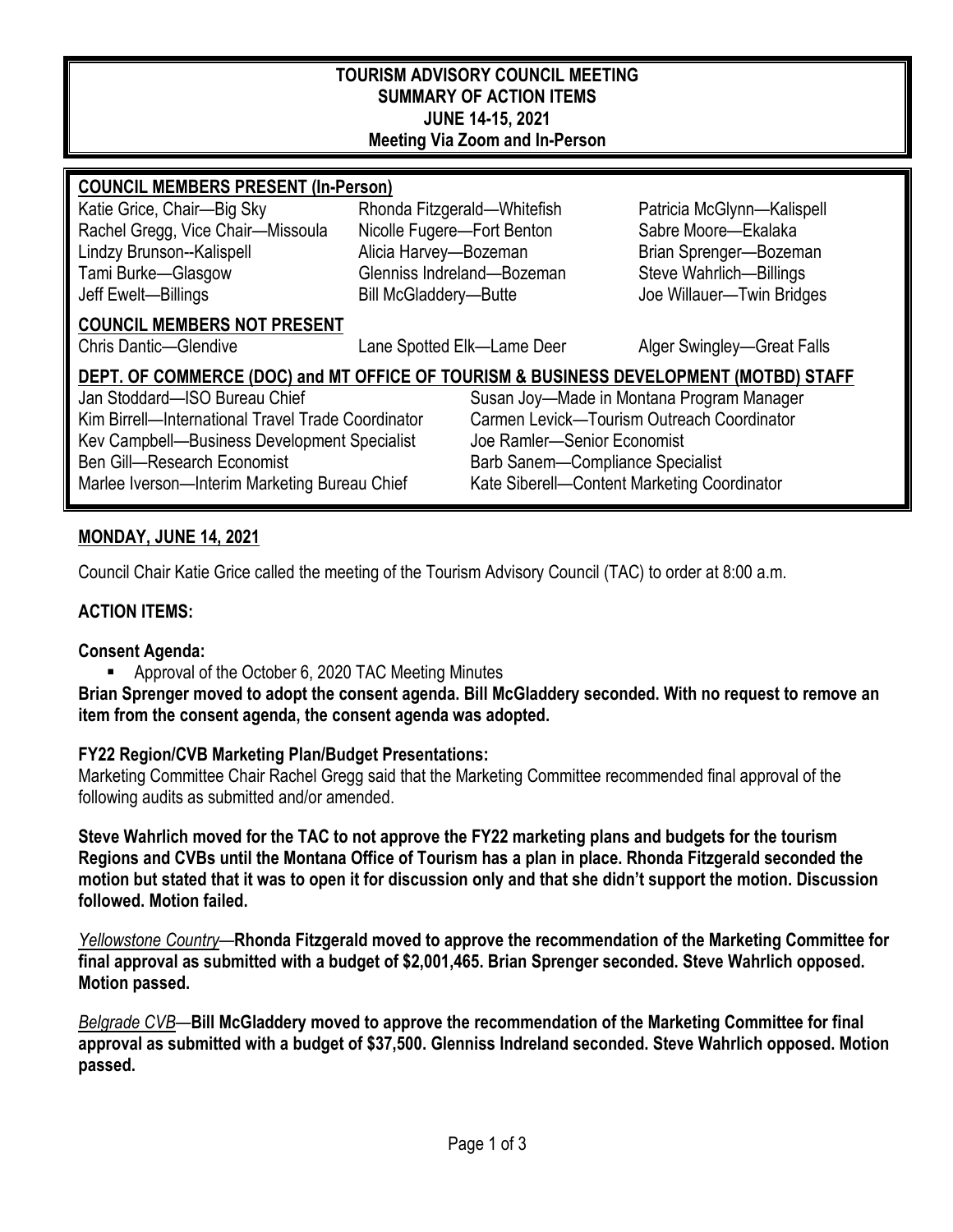*Visit Big Sky*—**Bill McGladdery moved to approve the recommendation of the Marketing Committee for final approval as submitted with a budget of \$434,153. Alicia Harvey seconded. Steve Wahrlich opposed. Motion passed.** 

*Bozeman CVB*—**Katie Grice moved to approve the recommendation of the Marketing Committee for final approval as submitted with a budget of \$313,269. Patricia McGlynn seconded. Steve Wahrlich opposed. Alicia Harvey abstained. Motion passed.** 

*Gardiner CVB*—**Glenniss Indreland moved to approve the recommendation of the Marketing Committee for final approval as submitted with a budget of \$111,333. Katie Grice seconded. Steve Wahrlich opposed. Motion passed.** 

*Livingston CVB*—**Sabre Moore moved to approve the recommendation of the Marketing Committee for final approval as submitted with a budget of \$31,794. Steve Wahrlich abstained. Motion passed.** 

*Red Lodge CVB*—**Brian Sprenger moved to approve the recommendation of the Marketing Committee for final approval as submitted with a budget of \$29,080. Patricia McGlynn seconded. Steve Wahrlich opposed. Motion passed.** 

*West Yellowstone CVB*—**Bill McGladdery moved to approve the recommendation of the Marketing Committee for final approval as submitted with a budget of \$398,793. Glenniss Indreland seconded. Steve Wahrlich opposed. Motion passed.** 

*Missouri River Country*—**Bill McGladdery moved to approve the recommendation of the Marketing Committee for final approval as submitted with a budget of \$193,234. Glenniss Indreland seconded. Steve Wahrlich opposed. Motion passed.** 

*Visit Billings*—**Brian Sprenger moved to approve the recommendation of the Marketing Committee for final approval as submitted with a budget of \$351,000. Katie Grice seconded. Steve Wahrlich opposed. Motion passed.** 

*Miles City CVB*—**Glenniss Indreland moved to approve the recommendation of the Marketing Committee for final approval as submitted with a budget of \$42,500. Patricia McGlynn seconded. Steve Wahrlich opposed. Motion passed.** 

*Visit Southeast Montana*—**Sabre Moore moved to approve the recommendation of the Marketing Committee for final approval as submitted with a budget of \$608,460. Bill McGladdery seconded. Steve Wahrlich opposed. Jeff Ewelt abstained. Motion passed.** 

*Southwest Montana*—**Glenniss Indreland moved to approve the recommendation of the Marketing Committee for final approval as submitted with a budget of \$537,780. Bill McGladdery seconded. Steve Wahrlich opposed. Motion passed.** 

*Butte CVB*—**Joe Willauer moved to approve the recommendation of the Marketing Committee for final approval as submitted with a budget of \$187,100. Brian Sprenger seconded. Steve Wahrlich opposed. Motion passed.** 

*Dillon CVB*—**Bill McGladdery moved to approve the recommendation of the Marketing Committee for final approval as submitted with a budget of \$57,600. Rhonda Fitzgerald seconded. Steve Wahrlich opposed. Motion passed.**